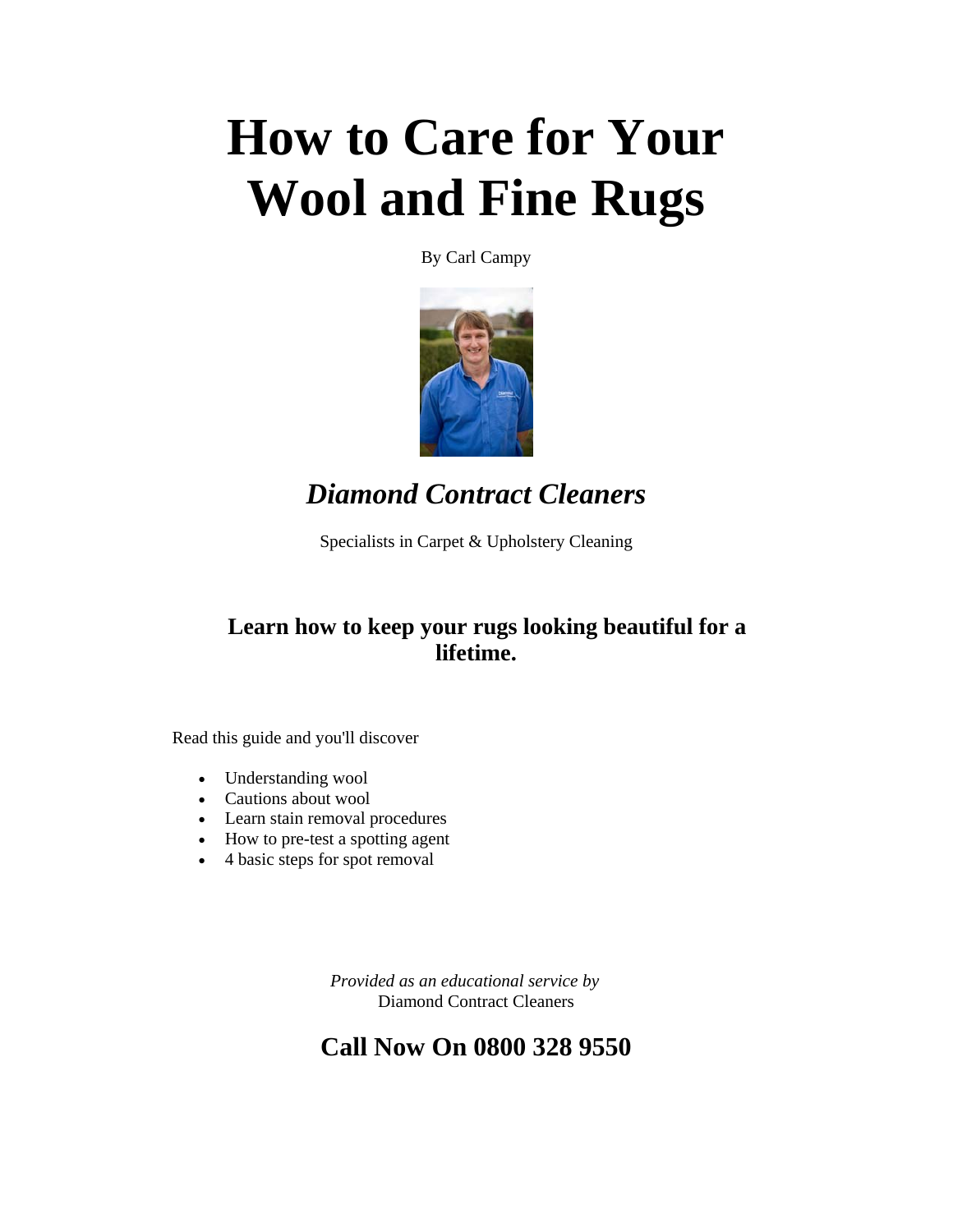# **Understanding Wool**

Your Wool rugs can indeed last for a lifetime. We have cleaned many oriental rugs well over 100 years old. These rugs are passed down from generations.

Wool is very durable and cleans well if cleaned often. This is much in part because it is a natural fibre.

# **Cautions about Wool**

Spots and spills must be removed immediately. Since the wool is a natural fibre, it may stain easily. If you cannot remove the stain call a professional. As well, wool rugs should be cleaned on a regular basis BEFORE they appear soiled. The lesson here is with frequent, regular cleaning, wool rugs are easy to maintain but if allowed to accumulate soil, they are indeed difficult to clean.

Avoid bleaches and strong chemicals. Bleach will actually dissolve wool.

# **Speciality Fabrics in Rugs**

Silk is a rare fibre that adds a unique texture and appearance to some rugs. The same rules apply with silk as wool. Extra caution should be taken with silk. As a general rule silk should not be allowed to get wet. Shrinkage and bleeding is very likely. Having said that we have wet cleaned silk rugs with excellent results.

Cotton rugs respond similar to wool.

Sisal, sea grass and hemp rugs should not be gotten wet . Avoid liquid spills as well as liquid spotting agents

# **Vacuuming**

Rugs need to be vacuumed a minimum of once per week. Dry soil will cause your fine rugs to deteriorate. Use a vacuum with a beater bar if possible. Some rugs may need to be vacuumed without a beater bar in order not to fray the surface fibres.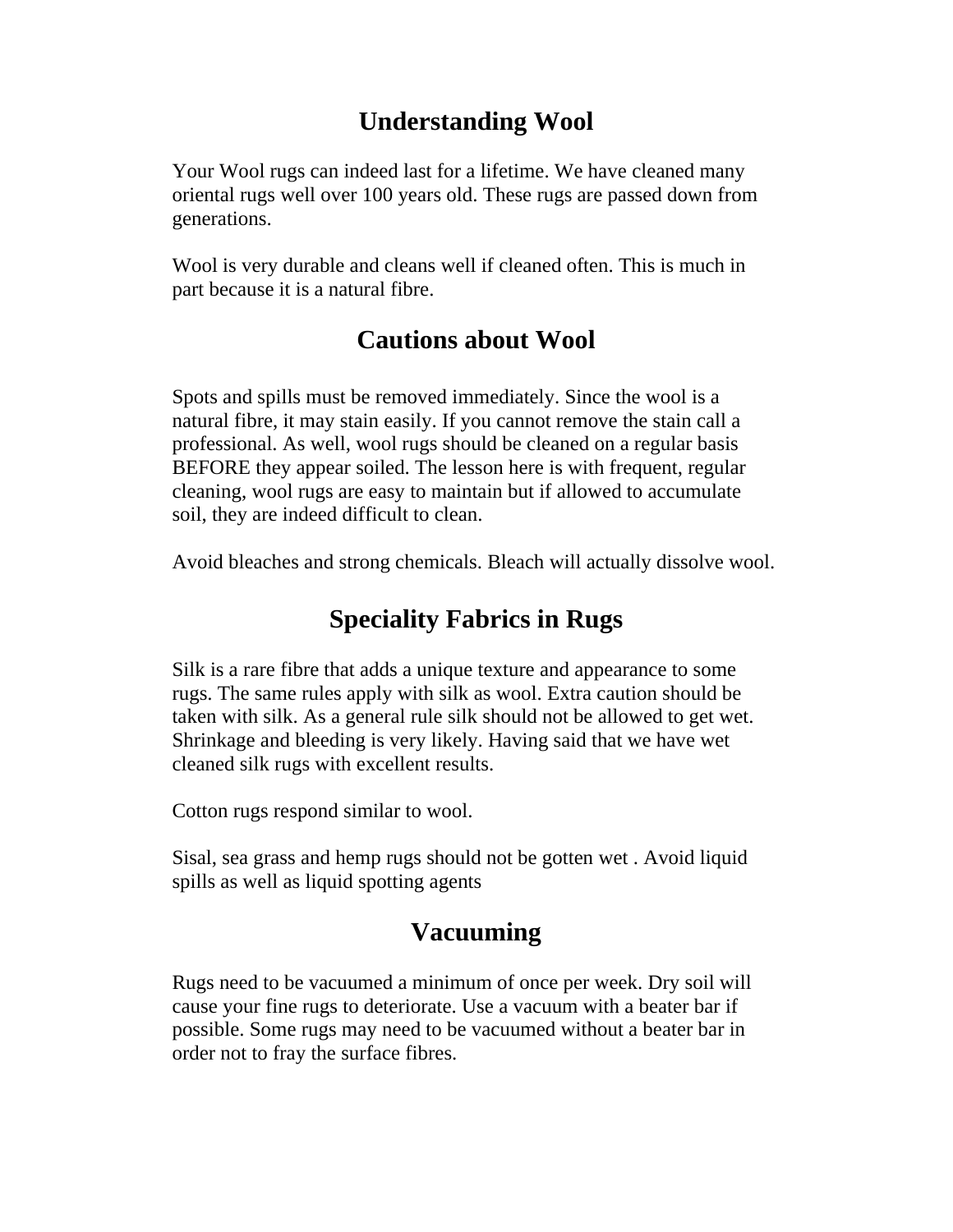When you have your rugs professionally cleaned, much care should be taken to remove as much dry soil as possible.

#### **Rotation**

Your rugs should be rotated at least every year to insure even wear. Simply rotate the rug so that you are not walking on the same areas.

# **Padding**

The proper padding under the rug can protect it from dirt and slippage as well as protecting the floor beneath the rug.

#### **Stain Removal Procedures**

Use the following materials and spotters:

- $\triangleright$  Clean absorbent cloths to gently blot the stain.
- $\triangleright$  Neutral mild detergent. Our spray and wipe cleaner works well on most fine rugs. Call us on 0800 328 9550 for purchase info.
- $\triangleright$  White Vinegar diluted at 1 part Vinegar to 4 parts water.
- $\triangleright$  Surgical spirit applied to a cloth. Use the cloth to blot up oils.

CAUTION: Some rugs can be permanently damaged by spotters. Pretest each product.

# **Pre-test Instructions**

Pre-test any spotting agent by applying the spot treatment to an inconspicuous area. Gently agitate the tested area with a clean white cloth if colour appears on the cloth from the rug, do not continue.

# **3 Tips for Better Spot Removal**

- 1. Remove it NOW. The longer you wait, the harder it will be to remove.
- 2. DO NOT USE Vanish or high residue products on your area rugs. Use a neutral ph spotting agent that is made for wool.
- 3. Use as little moisture as possible with silk, sisal, cotton and grass rugs. For these, apply a spotter to a cloth and gently dab the stain.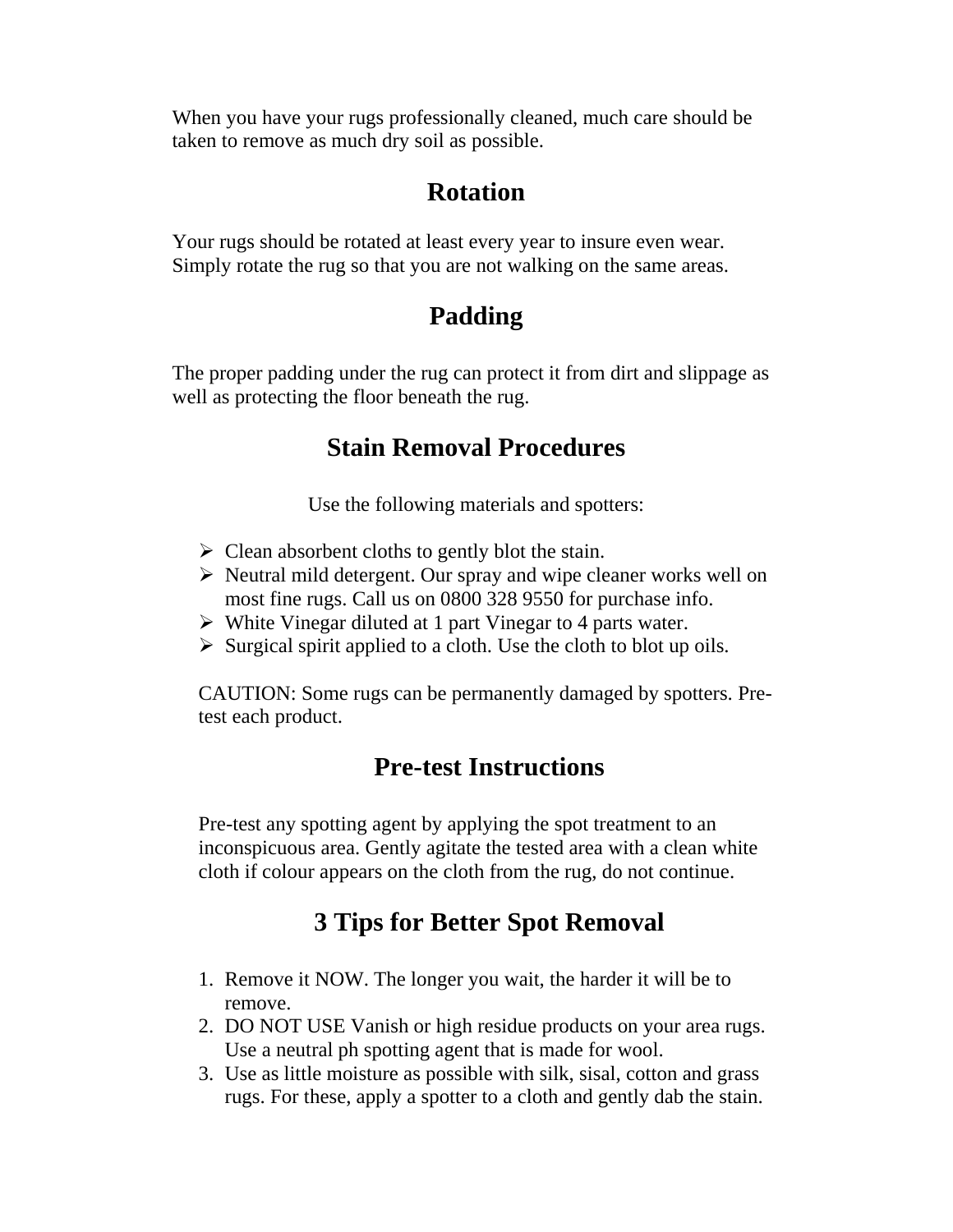# **For General Spills and Spots**

Use a neutral PH or mild detergent suitable for wool. Spray a small amount or apply the spotter to a cloth and gently dab the stain.

#### **For Oil or Grease Based Stains**

Apply surgical spirit to a cloth and gently dab the stain. Then saturate another cloth with the mixed white vinegar and water solution and dab the stain.

#### **4 Basic Steps For Spot Removal**

- 1. First soak up the excess liquid spill by blotting with an absorbent cloth or extracting with a wet vac or Bissell type spot machine. DO NOT brush or rub the stain.
- 2. Use the right spotter (see spotting agents). Don't use to much spotter. Using an inappropriate chemical may ruin your rug. Always pre-test the spotter.
- 3. Rinse the area with diluted vinegar and water solution.
- 4. Extract the excess moisture with a wet vac, or remove it by blotting with towels. Spread kitchen towel (stacked 6 to 8 sheets deep) over the affected area and place a weight, such as a book, directly on top. This will help moisture residue to soak into towels. Leave overnight and repeat if necessary.

**Disclaimer:** Use the techniques in this guide at your own risk. Be aware that rugs can easily be ruined. Pre-test each solution in an inconspicuous area before using. If you are unconfident about these techniques call us on 0800 328 9550

#### **Professional Care for Your Fine Rugs**

Depending on the amount of use, rugs should be cleaned at least every 1 to 3 years. We can clean most rugs at your location, or we can pick them up and take them away to be cleaned.